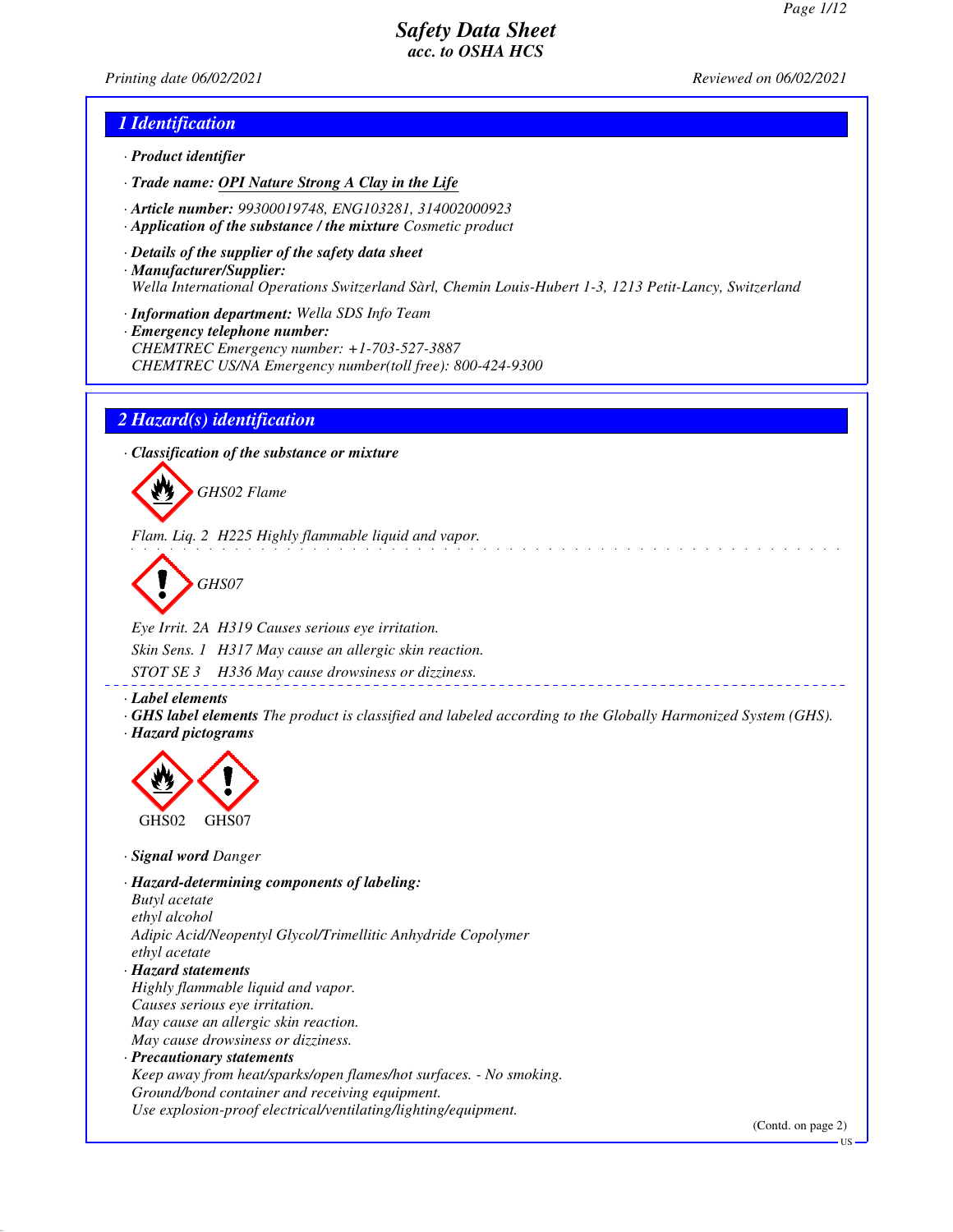*Printing date 06/02/2021 Reviewed on 06/02/2021*

*Trade name: OPI Nature Strong A Clay in the Life*

(Contd. of page 1) *Use only non-sparking tools. Take precautionary measures against static discharge. Avoid breathing dust/fume/gas/mist/vapors/spray Wash thoroughly after handling. Use only outdoors or in a well-ventilated area. Contaminated work clothing must not be allowed out of the workplace. Wear protective gloves/protective clothing/eye protection/face protection. If on skin (or hair): Take off immediately all contaminated clothing. Rinse skin with water/shower. IF INHALED: Remove person to fresh air and keep comfortable for breathing. If in eyes: Rinse cautiously with water for several minutes. Remove contact lenses, if present and easy to do. Continue rinsing. Call a poison center/doctor if you feel unwell. Specific treatment (see on this label). If skin irritation or rash occurs: Get medical advice/attention. If eye irritation persists: Get medical advice/attention. Wash contaminated clothing before reuse. In case of fire: Use for extinction: CO2, powder or water spray. Store in a well-ventilated place. Keep container tightly closed. Store in a well-ventilated place. Keep cool. Store locked up. Dispose of contents/container in accordance with local/regional/national/international regulations. · Other hazards · Results of PBT and vPvB assessment · PBT: Not applicable.*

*· vPvB: Not applicable.*

#### *3 Composition/information on ingredients*

*· Chemical characterization: Mixtures*

*· Description: Mixture of the substances listed below with nonhazardous additions.*

| $\cdot$ Dangerous components: |                                                                         |                     |
|-------------------------------|-------------------------------------------------------------------------|---------------------|
|                               | 123-86-4 Butyl acetate                                                  | $>$ 25-≤50%         |
|                               | $141-78-6$ ethyl acetate                                                | $≥20-≤25%$          |
|                               | 9004-70-0 Nitrocellulose                                                | > $10$ -≤25%        |
|                               | 28407-73-0 Adipic Acid/Neopentyl Glycol/Trimellitic Anhydride Copolymer | $>2.5-10\%$         |
|                               | $\sqrt{64-17-5}$ ethyl alcohol                                          | $>2.5-10\%$         |
|                               | 13463-67-7 titanium dioxide                                             | $\geq 0.1 - 52.5\%$ |

## *4 First-aid measures*

- *· Description of first aid measures*
- *· General information: Immediately remove any clothing soiled by the product.*
- *· After inhalation:*
- *Supply fresh air and to be sure call for a doctor.*
- *In case of unconsciousness place patient stably in side position for transportation.*
- *· After skin contact: Immediately wash with water and soap and rinse thoroughly.*
- *· After eye contact:*

*Rinse opened eye for several minutes under running water. If symptoms persist, consult a doctor.*

*· After swallowing: If symptoms persist consult doctor.*

(Contd. on page 3)

US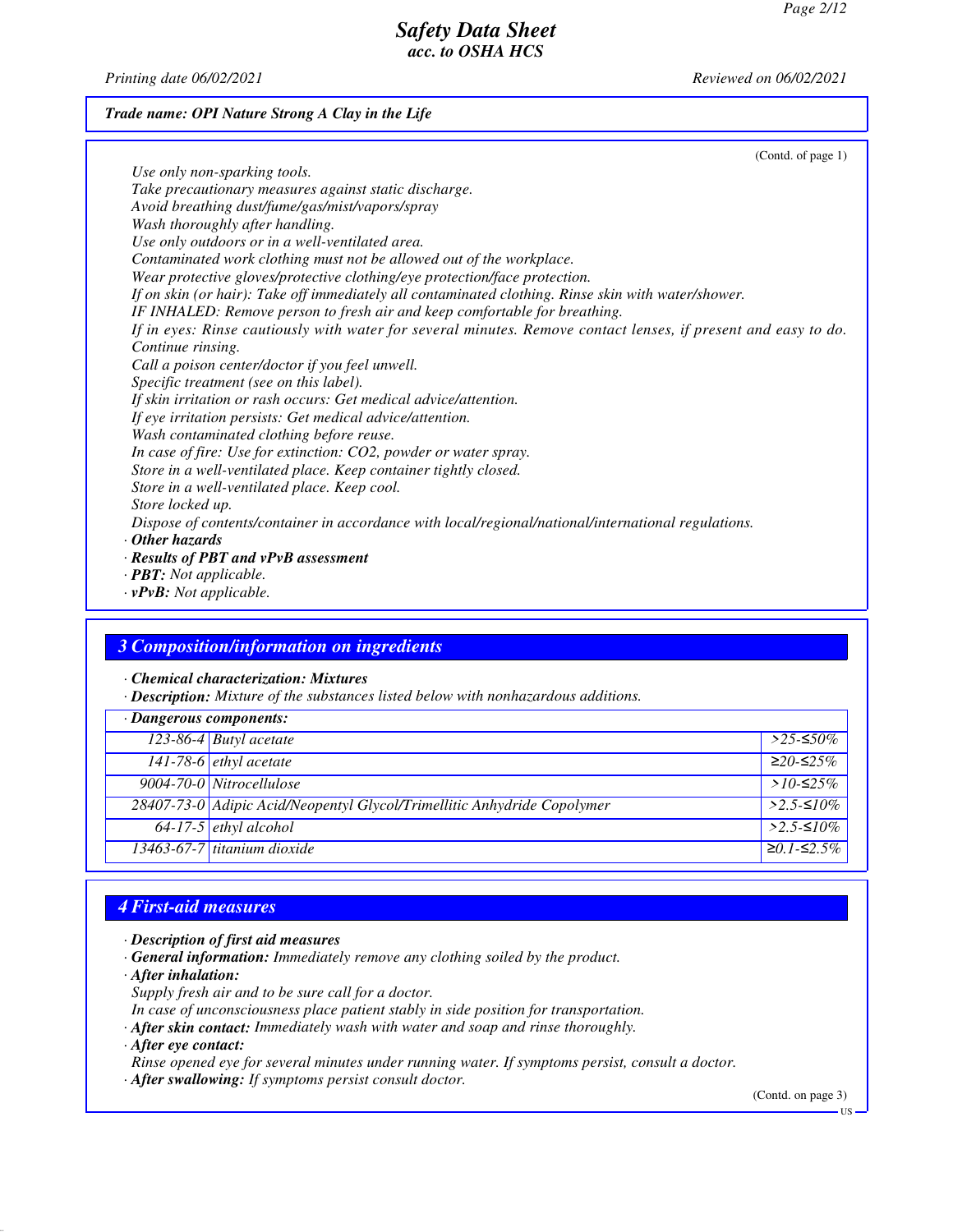*Printing date 06/02/2021 Reviewed on 06/02/2021*

*Trade name: OPI Nature Strong A Clay in the Life*

(Contd. of page 2)

US

- *· Information for doctor:*
- *· Most important symptoms and effects, both acute and delayed No further relevant information available.*
- *· Indication of any immediate medical attention and special treatment needed*
- *No further relevant information available.*

### *5 Fire-fighting measures*

- *· Extinguishing media*
- *· Suitable extinguishing agents:*
- *CO2, extinguishing powder or water spray. Fight larger fires with water spray or alcohol resistant foam.*
- *· Special hazards arising from the substance or mixture No further relevant information available.*
- *· Advice for firefighters*
- *· Protective equipment: No special measures required.*

### *6 Accidental release measures*

- *· Personal precautions, protective equipment and emergency procedures Wear protective equipment. Keep unprotected persons away.*
- *· Environmental precautions: Dilute with plenty of water.*
- *Do not allow to enter sewers/ surface or ground water.*
- *· Methods and material for containment and cleaning up: Absorb with liquid-binding material (sand, diatomite, acid binders, universal binders, sawdust). Dispose contaminated material as waste according to item 13. Ensure adequate ventilation.*
- *· Reference to other sections See Section 7 for information on safe handling. See Section 8 for information on personal protection equipment. See Section 13 for disposal information.*
- *· Protective Action Criteria for Chemicals*

| $\cdot$ PAC-1:   |                                         |                                   |
|------------------|-----------------------------------------|-----------------------------------|
|                  | $\overline{123}$ -86-4 Butyl acetate    | 5 ppm                             |
|                  | 141-78-6 $ethyl$ acetate                | $\overline{1,200}$ ppm            |
|                  | $64-17-5$ ethyl alcohol                 | 1,800 ppm                         |
|                  | 13463-67-7 titanium dioxide             | $\frac{30 \text{ m} g}{m}$        |
|                  | 123-42-2 4-hydroxy-4-methylpentan-2-one | $150$ ppm                         |
|                  | $66-25-1$ hexanal                       | $6$ ppm                           |
|                  | 7664-38-2 Phosphoric Acid               | 3 mg/m <sup>3</sup>               |
|                  | $67-63-0$ isopropyl alcohol             | $400$ ppm                         |
|                  | 7727-43-7 barium sulfate                | $15$ mg/m <sup>3</sup>            |
|                  | 71-36-3 $n$ -Butyl alcohol              | $\overline{60}$ ppm               |
| 7631-86-9 Silica |                                         | $\overline{18}$ mg/m <sup>3</sup> |
|                  | 1333-86-4 Carbon black                  | $9$ mg/m <sup>3</sup>             |
| $\cdot$ PAC-2:   |                                         |                                   |
|                  | $\overline{123-86-4}$ Butyl acetate     | $200$ ppm                         |
|                  | 141-78-6 $ethyl$ acetate                | $\overline{1,700}$ ppm            |
|                  | $64-17-5$ ethyl alcohol                 | $3300*ppm$                        |
|                  |                                         | $\overline{(Contd. on page 4)}$   |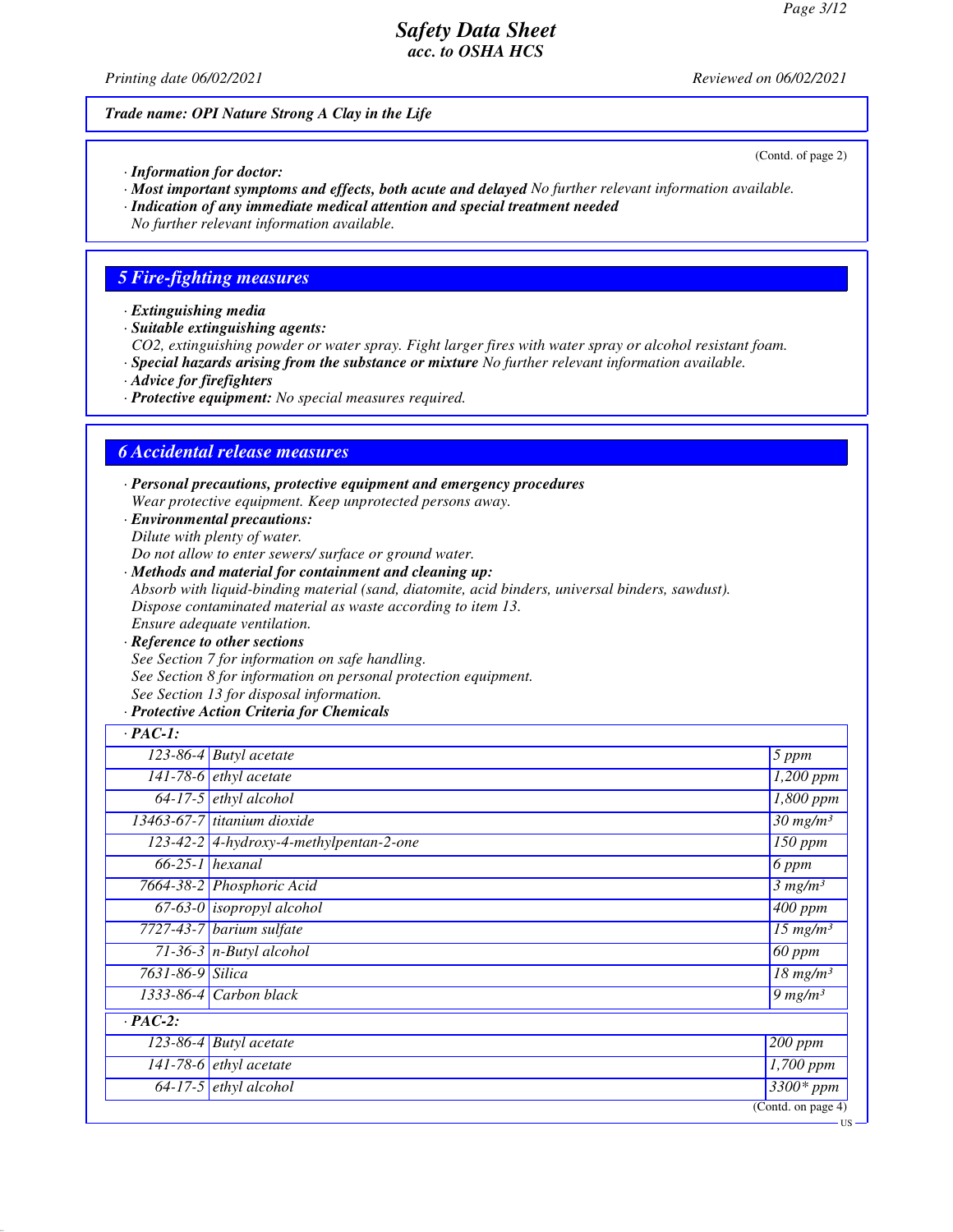*Printing date 06/02/2021 Reviewed on 06/02/2021*

*Trade name: OPI Nature Strong A Clay in the Life*

|                  |                                         | (Contd. of page 3)                 |
|------------------|-----------------------------------------|------------------------------------|
|                  | 13463-67-7 titanium dioxide             | $330$ mg/m <sup>3</sup>            |
|                  | 123-42-2 4-hydroxy-4-methylpentan-2-one | 350 ppm                            |
|                  | $66-25-1$ hexanal                       | 66 ppm                             |
|                  | 7664-38-2 Phosphoric Acid               | $\frac{30 \text{ mg}}{m^3}$        |
|                  | $67-63-0$ isopropyl alcohol             | $2000*ppm$                         |
|                  | 7727-43-7 barium sulfate                | $170$ mg/m <sup>3</sup>            |
|                  | $71-36-3$ n-Butyl alcohol               | 800 ppm                            |
| 7631-86-9 Silica |                                         | $740$ mg/m <sup>3</sup>            |
|                  | $1333-86-4$ Carbon black                | 99 mg/m $3$                        |
| $\cdot$ PAC-3:   |                                         |                                    |
|                  | $\overline{123-86-4}$ Butyl acetate     | $3000*$ ppm                        |
|                  | 141-78-6 $ethyl$ acetate                | $10000**$ ppm                      |
|                  | $64-17-5$ ethyl alcohol                 | 15000* ppm                         |
|                  | $13463-67-7$ titanium dioxide           | $2,000$ mg/m <sup>3</sup>          |
|                  | 123-42-2 4-hydroxy-4-methylpentan-2-one | $2100*$ ppm                        |
|                  | $66-25-1$ hexanal                       | $86$ ppm                           |
|                  | 7664-38-2 Phosphoric Acid               | $150$ mg/m <sup>3</sup>            |
|                  | $67-63-0$ isopropyl alcohol             | $12000**$ ppm                      |
|                  | 7727-43-7 barium sulfate                | $\frac{990 \text{ mg}}{m^3}$       |
|                  | $71-36-3$ n-Butyl alcohol               | $8000**$ ppm                       |
| 7631-86-9 Silica |                                         | $4,500$ mg/m <sup>3</sup>          |
|                  | $1333-86-4$ Carbon black                | $\overline{590}$ mg/m <sup>3</sup> |

### *7 Handling and storage*

*· Handling:*

- *· Precautions for safe handling Ensure good ventilation/exhaustion at the workplace. Prevent formation of aerosols. · Information about protection against explosions and fires:*
- *Keep ignition sources away Do not smoke. Protect against electrostatic charges.*
- *· Conditions for safe storage, including any incompatibilities · Storage:*
- *· Requirements to be met by storerooms and receptacles: Store in a cool location.*
- *· Information about storage in one common storage facility: Not required.*
- *· Further information about storage conditions: Keep receptacle tightly sealed. Store in cool, dry conditions in well sealed receptacles.*

*· Storage class: 3* 

*· Specific end use(s) No further relevant information available.*

## *8 Exposure controls/personal protection*

*· Additional information about design of technical systems: No further data; see item 7.*

(Contd. on page 5)

US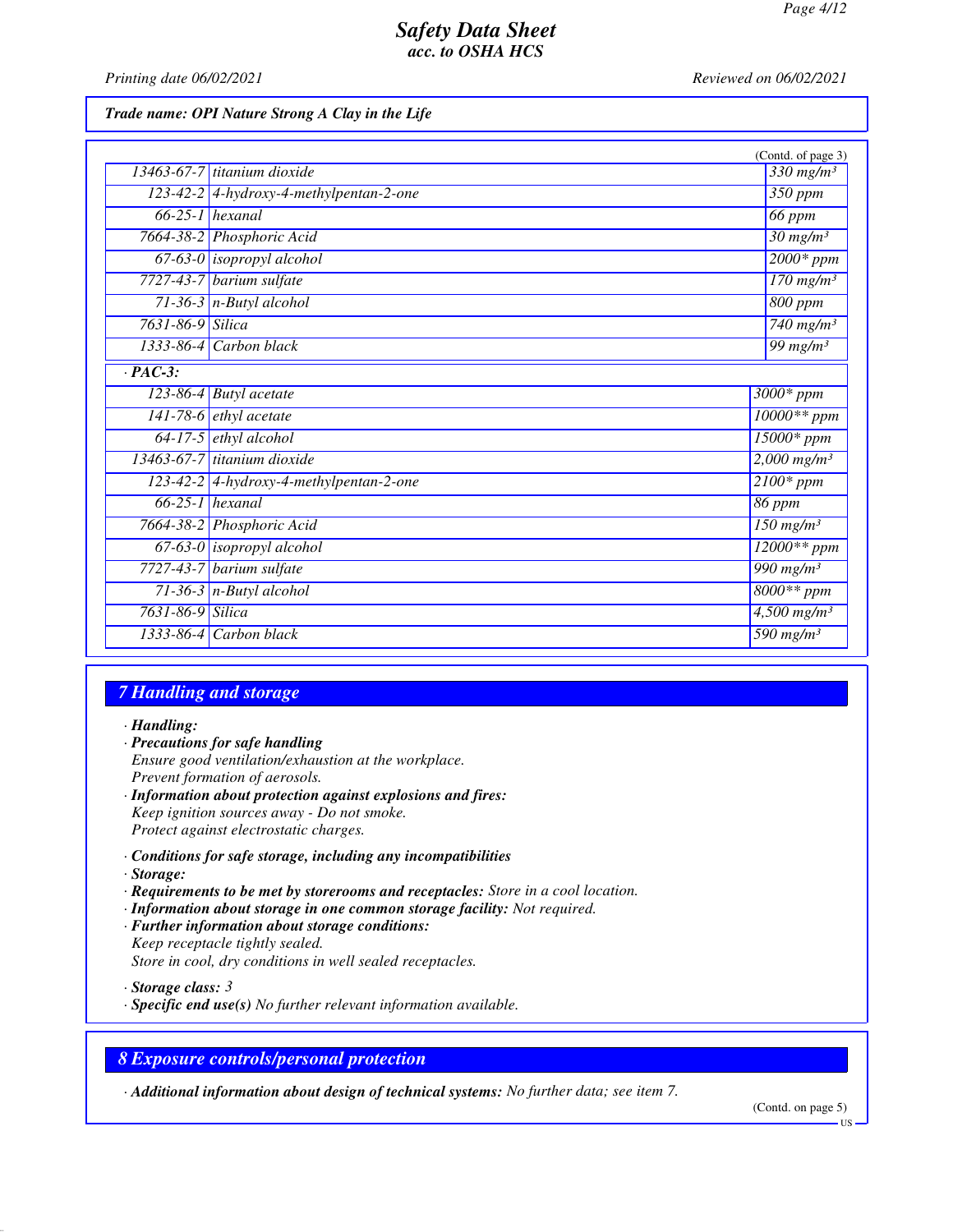*Printing date 06/02/2021 Reviewed on 06/02/2021*

|                                   | (Contd. of page 4)                                                                                                                                                                                                                                                                                                                                                                                                                                                                                                                                                                                                                           |
|-----------------------------------|----------------------------------------------------------------------------------------------------------------------------------------------------------------------------------------------------------------------------------------------------------------------------------------------------------------------------------------------------------------------------------------------------------------------------------------------------------------------------------------------------------------------------------------------------------------------------------------------------------------------------------------------|
| Control parameters                |                                                                                                                                                                                                                                                                                                                                                                                                                                                                                                                                                                                                                                              |
|                                   | $\cdot$ Components with limit values that require monitoring at the workplace:<br>The following constituents are the only constituents of the product which have a PEL, TLV or other recommended                                                                                                                                                                                                                                                                                                                                                                                                                                             |
| exposure limit.                   | At this time, the other constituents have no known exposure limits.                                                                                                                                                                                                                                                                                                                                                                                                                                                                                                                                                                          |
|                                   | 123-86-4 Butyl acetate                                                                                                                                                                                                                                                                                                                                                                                                                                                                                                                                                                                                                       |
|                                   | PEL Long-term value: 710 mg/m <sup>3</sup> , 150 ppm                                                                                                                                                                                                                                                                                                                                                                                                                                                                                                                                                                                         |
|                                   |                                                                                                                                                                                                                                                                                                                                                                                                                                                                                                                                                                                                                                              |
|                                   | REL Short-term value: $950$ mg/m <sup>3</sup> , 200 ppm<br>Long-term value: 710 mg/m <sup>3</sup> , 150 ppm                                                                                                                                                                                                                                                                                                                                                                                                                                                                                                                                  |
|                                   | TLV Short-term value: $712$ mg/m <sup>3</sup> , 150 ppm                                                                                                                                                                                                                                                                                                                                                                                                                                                                                                                                                                                      |
|                                   | Long-term value: 238 mg/m <sup>3</sup> , 50 ppm                                                                                                                                                                                                                                                                                                                                                                                                                                                                                                                                                                                              |
|                                   | 141-78-6 ethyl acetate                                                                                                                                                                                                                                                                                                                                                                                                                                                                                                                                                                                                                       |
|                                   | PEL Long-term value: 1400 mg/m <sup>3</sup> , 400 ppm                                                                                                                                                                                                                                                                                                                                                                                                                                                                                                                                                                                        |
|                                   | REL Long-term value: 1400 mg/m <sup>3</sup> , 400 ppm                                                                                                                                                                                                                                                                                                                                                                                                                                                                                                                                                                                        |
|                                   | $TLV$ Long-term value: 1440 mg/m <sup>3</sup> , 400 ppm                                                                                                                                                                                                                                                                                                                                                                                                                                                                                                                                                                                      |
|                                   | 64-17-5 ethyl alcohol                                                                                                                                                                                                                                                                                                                                                                                                                                                                                                                                                                                                                        |
|                                   | PEL Long-term value: 1900 mg/m <sup>3</sup> , 1000 ppm                                                                                                                                                                                                                                                                                                                                                                                                                                                                                                                                                                                       |
|                                   | REL Long-term value: 1900 mg/m <sup>3</sup> , 1000 ppm                                                                                                                                                                                                                                                                                                                                                                                                                                                                                                                                                                                       |
|                                   | TLV Short-term value: $1880$ mg/m <sup>3</sup> , 1000 ppm                                                                                                                                                                                                                                                                                                                                                                                                                                                                                                                                                                                    |
|                                   | · Additional information: The lists that were valid during the creation were used as basis.                                                                                                                                                                                                                                                                                                                                                                                                                                                                                                                                                  |
|                                   | · General protective and hygienic measures:<br>Keep away from foodstuffs, beverages and feed.                                                                                                                                                                                                                                                                                                                                                                                                                                                                                                                                                |
|                                   | Immediately remove all soiled and contaminated clothing.<br>Wash hands before breaks and at the end of work.<br>Avoid contact with the eyes.<br>Avoid contact with the eyes and skin.<br>· Breathing equipment:<br>respiratory protective device that is independent of circulating air.<br>· Protection of hands:                                                                                                                                                                                                                                                                                                                           |
|                                   | Protective gloves                                                                                                                                                                                                                                                                                                                                                                                                                                                                                                                                                                                                                            |
| <i>chemical mixture.</i>          | The glove material has to be impermeable and resistant to the product/ the substance/ the preparation.                                                                                                                                                                                                                                                                                                                                                                                                                                                                                                                                       |
|                                   | Selection of the glove material on consideration of the penetration times, rates of diffusion and the degradation                                                                                                                                                                                                                                                                                                                                                                                                                                                                                                                            |
|                                   | the glove material can not be calculated in advance and has therefore to be checked prior to the application.                                                                                                                                                                                                                                                                                                                                                                                                                                                                                                                                |
| · Material of gloves<br>observed. | In case of brief exposure or low pollution use respiratory filter device. In case of intensive or longer exposure use<br>Due to missing tests no recommendation to the glove material can be given for the product/ the preparation/ the<br>The selection of the suitable gloves does not only depend on the material, but also on further marks of quality and<br>varies from manufacturer to manufacturer. As the product is a preparation of several substances, the resistance of<br>· Penetration time of glove material<br>The exact break through time has to be found out by the manufacturer of the protective gloves and has to be |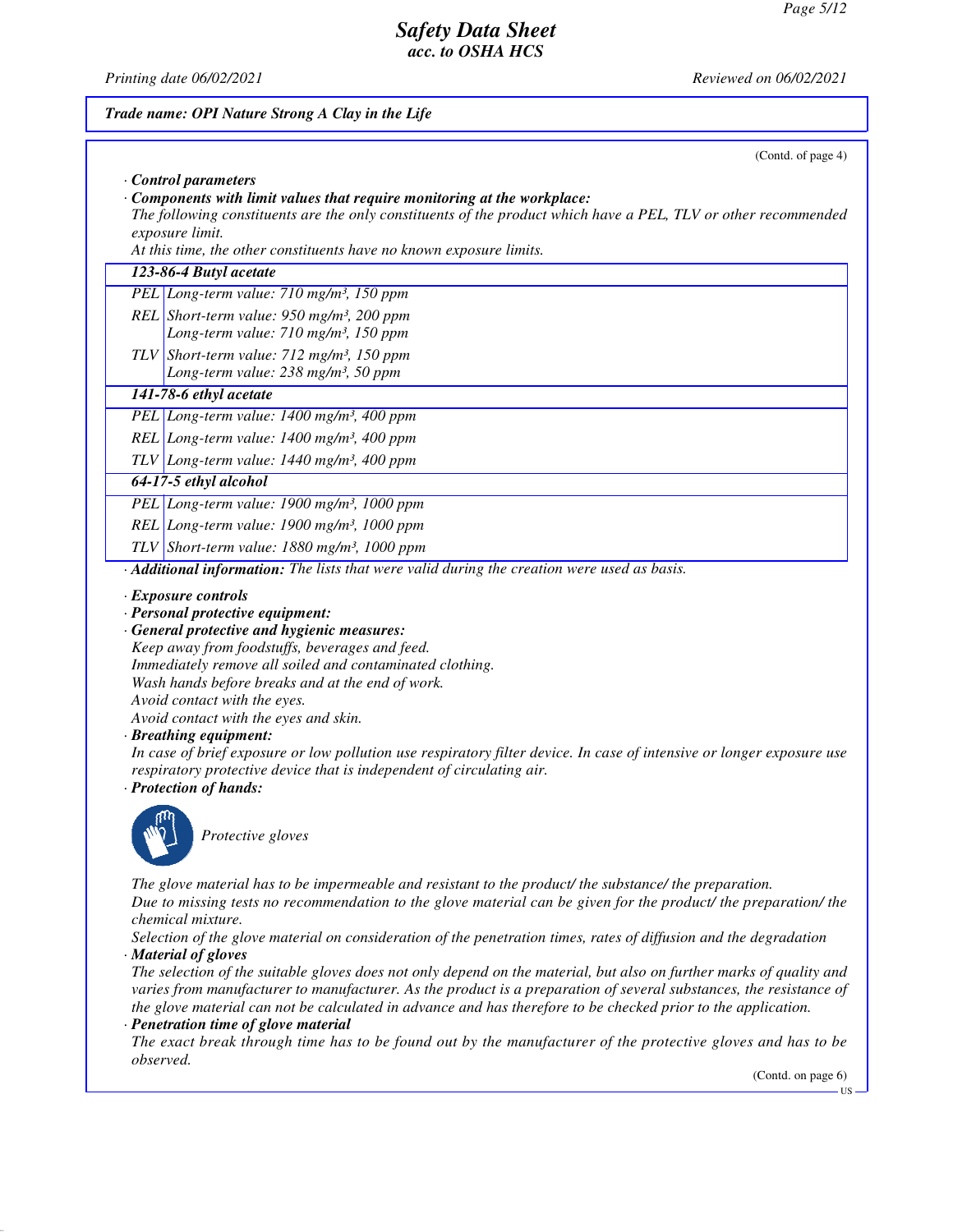(Contd. of page 5)

US

#### *Safety Data Sheet acc. to OSHA HCS*

*Printing date 06/02/2021 Reviewed on 06/02/2021*

*Trade name: OPI Nature Strong A Clay in the Life*

*· Eye protection:*



*Tightly sealed goggles*

# *9 Physical and chemical properties · Information on basic physical and chemical properties · General Information · Appearance: Form: Fluid Color: According to product specification · Odor: Characteristic · Odor threshold: Not determined. · pH-value: Not determined. · Change in condition Melting point/Melting range: Undetermined. Boiling point/Boiling range: 77-78 °C (170.6-172.4 °F) · Flash point: -1 °C (30.2 °F) · Flammability (solid, gaseous): Not applicable. · Ignition temperature: 425 °C (797 °F) · Decomposition temperature: Not determined. · Auto igniting: Product is not selfigniting. · Danger of explosion: Product is not explosive. However, formation of explosive air/vapor mixtures are possible. · Explosion limits: Lower: 1.2 Vol % Upper: 11.5 Vol % · Vapor pressure at 20 °C (68 °F): 97 hPa (72.8 mm Hg) · Density: Not determined. · Relative density Not determined. · Vapor density Not determined. <i>·* Evaporation rate *· Solubility in / Miscibility with Water: Fully miscible. · Partition coefficient (n-octanol/water): Not determined. · Viscosity: Dynamic: Not determined. Kinematic: Not determined. · Solvent content: Organic solvents: 71.0 % VOC content: 71.04 % 710.4 g/l / 5.93 lb/gal* (Contd. on page 7)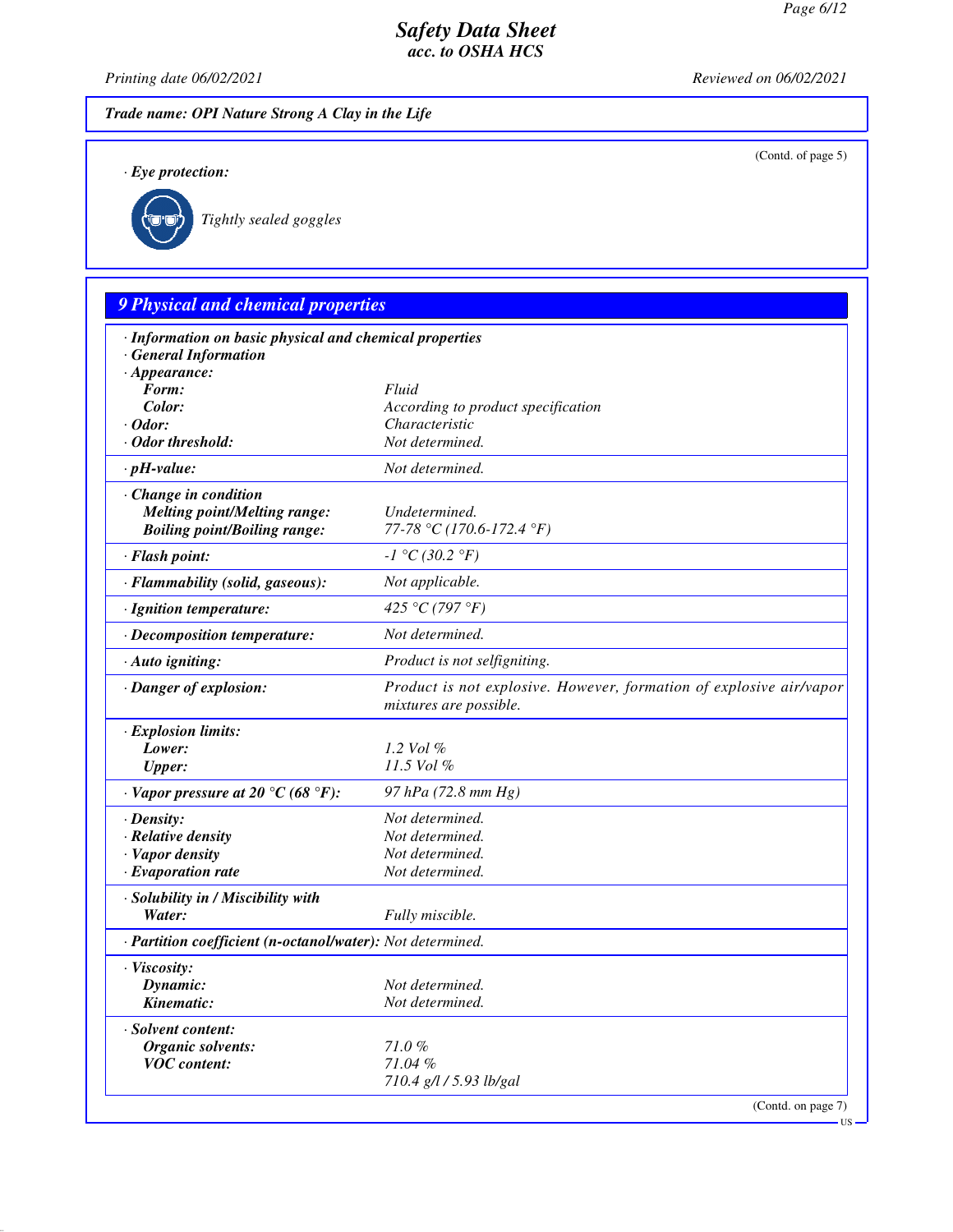(Contd. of page 6)

### *Safety Data Sheet acc. to OSHA HCS*

*Printing date 06/02/2021 Reviewed on 06/02/2021*

*Trade name: OPI Nature Strong A Clay in the Life*

*Solids content: 13.3 %*

*· Other information No further relevant information available.*

#### *10 Stability and reactivity*

*· Reactivity No further relevant information available.*

*· Chemical stability*

*· Thermal decomposition / conditions to be avoided: No decomposition if used according to specifications.*

*· Possibility of hazardous reactions No dangerous reactions known.*

*· Conditions to avoid No further relevant information available.*

*· Incompatible materials: No further relevant information available.*

*· Hazardous decomposition products: No dangerous decomposition products known.*

#### *11 Toxicological information*

*· Information on toxicological effects*

*· Acute toxicity:*

*· LD/LC50 values that are relevant for classification:*

| · LD/LC50 values inal are relevant for classification: |      |                                                             |
|--------------------------------------------------------|------|-------------------------------------------------------------|
| 123-86-4 Butyl acetate                                 |      |                                                             |
| Oral                                                   | LD50 | $13,100$ mg/kg (rat)                                        |
| Dermal                                                 | LD50 | $\geq 5,000$ mg/kg (rabbit)                                 |
|                                                        |      | Inhalative LC50/4 h $>21$ mg/l (rat)                        |
| 141-78-6 ethyl acetate                                 |      |                                                             |
| Oral                                                   | LD50 | $5,620$ mg/kg (rabbit)                                      |
|                                                        |      | Inhalative LC50/4 h 1,600 mg/l (rat)                        |
| 64-17-5 ethyl alcohol                                  |      |                                                             |
| Oral                                                   | LD50 | $10,470$ mg/kg (rat) (bw (OECD 401))                        |
|                                                        |      | Inhalative LC50/4 h 116.9 mg/l (rat) (air (//OECD 403))     |
| 13463-67-7 titanium dioxide                            |      |                                                             |
| Oral                                                   | LD50 | $>5,000$ mg/kg (rat) (bw (OECD 425))                        |
| Dermal                                                 | LD50 | $>10,000$ mg/kg (rabbit)                                    |
|                                                        |      | Inhalative LC50/4 h $\geq$ 3.43 mg/l (rat) (air (OECD 403)) |

*· Primary irritant effect:*

*· on the skin: No irritant effect.*

*· on the eye: Irritating effect.*

*· Sensitization: Sensitization possible through skin contact.*

*· Additional toxicological information:*

*The product shows the following dangers according to internally approved calculation methods for preparations: Irritant*

*· Carcinogenic categories*

| $\cdot$ IARC (International Agency for Research on Cancer) |                                  |    |
|------------------------------------------------------------|----------------------------------|----|
|                                                            | $64-17-5$ ethyl alcohol          |    |
|                                                            | 13463-67-7 titanium dioxide      | 2B |
|                                                            | 67-63-0 <i>isopropyl</i> alcohol |    |
|                                                            | (Contd. on page 8)               |    |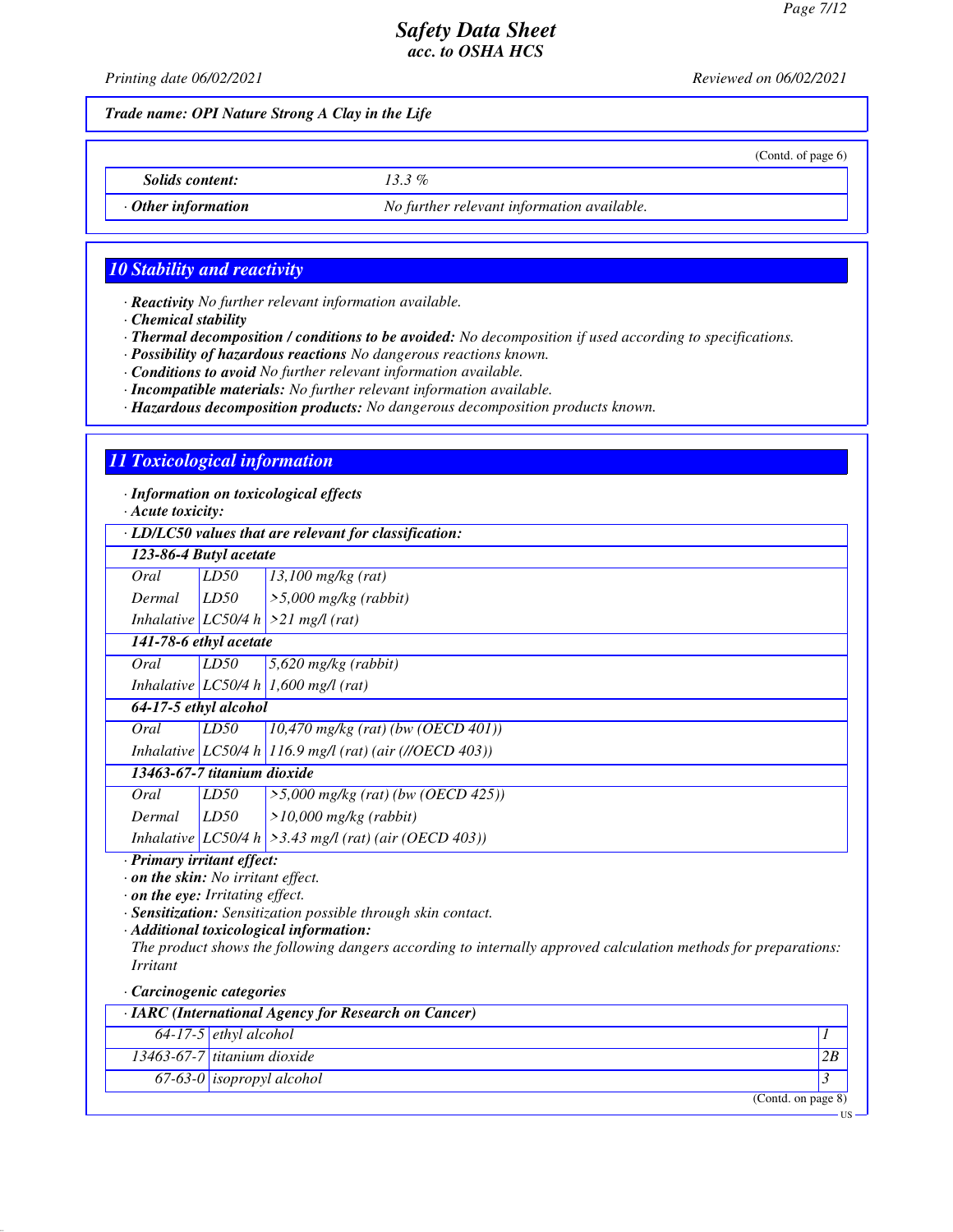(Contd. of page 7)

### *Safety Data Sheet acc. to OSHA HCS*

*Printing date 06/02/2021 Reviewed on 06/02/2021*

*Trade name: OPI Nature Strong A Clay in the Life*

|  | 61790-53-2 Diatomaceous earth (Silica-Amorphous) |  |
|--|--------------------------------------------------|--|
|--|--------------------------------------------------|--|

*7631-86-9 Silica 3* 

*1333-86-4 Carbon black 2B*

*· NTP (National Toxicology Program)*

*None of the ingredients is listed.*

*· OSHA-Ca (Occupational Safety & Health Administration)*

*None of the ingredients is listed.*

### *12 Ecological information*

*· Toxicity*

- *· Aquatic toxicity: No further relevant information available.*
- *· Persistence and degradability No further relevant information available.*
- *· Behavior in environmental systems:*
- *· Bioaccumulative potential No further relevant information available.*
- *· Mobility in soil No further relevant information available.*
- *· Additional ecological information:*

*· General notes:*

*Water hazard class 2 (Self-assessment): hazardous for water*

*Do not allow product to reach ground water, water course or sewage system.*

*Danger to drinking water if even small quantities leak into the ground.*

- *· Results of PBT and vPvB assessment*
- *· PBT: Not applicable.*
- *· vPvB: Not applicable.*
- *· Other adverse effects No further relevant information available.*

#### *13 Disposal considerations*

*· Waste treatment methods*

*· Recommendation:*

*Must not be disposed of together with household garbage. Do not allow product to reach sewage system.*

- *· Uncleaned packagings:*
- *· Recommendation: Disposal must be made according to official regulations.*
- *· Recommended cleansing agent: Water, if necessary with cleansing agents.*

| $\cdot$ UN-Number               |               |  |
|---------------------------------|---------------|--|
| · DOT, IMDG, IATA               | <i>UN1263</i> |  |
| $\cdot$ UN proper shipping name |               |  |
| $\cdot$ DOT                     | Paint         |  |
| $\cdot$ IMDG, IATA              | <b>PAINT</b>  |  |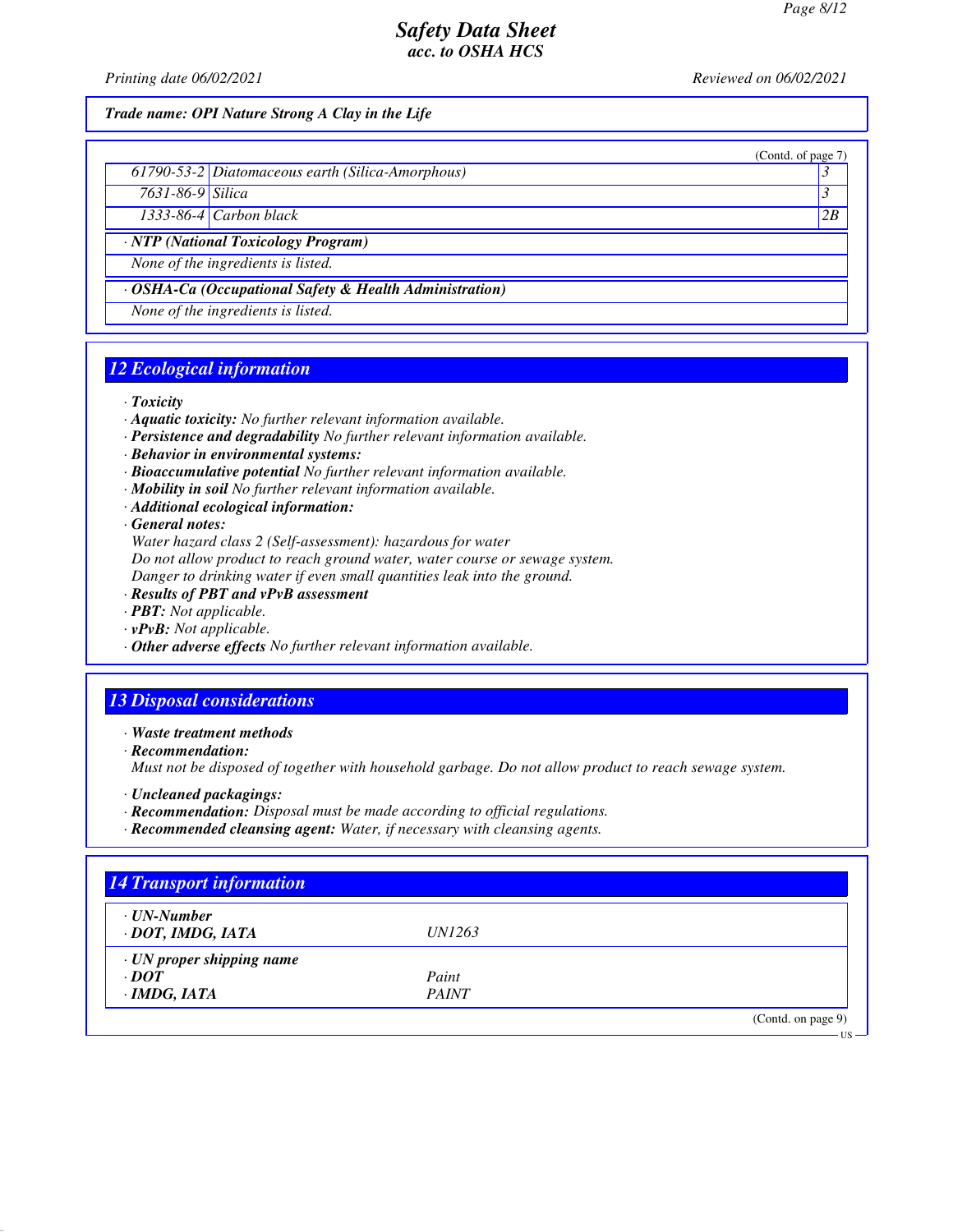*Printing date 06/02/2021 Reviewed on 06/02/2021*

*Trade name: OPI Nature Strong A Clay in the Life*

|                                                                                                                           | (Contd. of page 8)                                                                                              |
|---------------------------------------------------------------------------------------------------------------------------|-----------------------------------------------------------------------------------------------------------------|
| · Transport hazard class(es)                                                                                              |                                                                                                                 |
| $\cdot$ DOT                                                                                                               |                                                                                                                 |
|                                                                                                                           |                                                                                                                 |
| $\cdot$ Class                                                                                                             | 3 Flammable liquids                                                                                             |
| $\cdot$ Label                                                                                                             | 3                                                                                                               |
| $\cdot$ IMDG, IATA                                                                                                        |                                                                                                                 |
|                                                                                                                           |                                                                                                                 |
| $\cdot$ Class                                                                                                             | 3 Flammable liquids                                                                                             |
| $\cdot$ Label                                                                                                             | 3                                                                                                               |
| · Packing group<br>· DOT, IMDG, IATA                                                                                      | II                                                                                                              |
| · Environmental hazards:                                                                                                  | Not applicable.                                                                                                 |
| · Special precautions for user<br>· Hazard identification number (Kemler code): 33<br>· EMS Number:<br>· Stowage Category | Warning: Flammable liquids<br>$F-E, S-E$<br>B                                                                   |
| · Transport in bulk according to Annex II of<br><b>MARPOL73/78 and the IBC Code</b>                                       | Not applicable.                                                                                                 |
| · Transport/Additional information:                                                                                       |                                                                                                                 |
| $\cdot$ DOT<br>· Quantity limitations                                                                                     | On passenger aircraft/rail: 5 L<br>On cargo aircraft only: 60 L                                                 |
| $\cdot$ IMDG                                                                                                              |                                                                                                                 |
| $\cdot$ Limited quantities (LQ)                                                                                           | 5L                                                                                                              |
| $\cdot$ Excepted quantities (EQ)                                                                                          | Code: E2<br>Maximum net quantity per inner packaging: 30 ml<br>Maximum net quantity per outer packaging: 500 ml |
| · UN "Model Regulation":                                                                                                  | <b>UN 1263 PAINT, 3, II</b>                                                                                     |

## *15 Regulatory information*

*· Safety, health and environmental regulations/legislation specific for the substance or mixture No further relevant information available.*

*· Sara*

*· Section 355 (extremely hazardous substances):*

*None of the ingredients is listed.*

*· Section 313 (Specific toxic chemical listings):*

*7664-38-2 Phosphoric Acid*

(Contd. on page 10)

US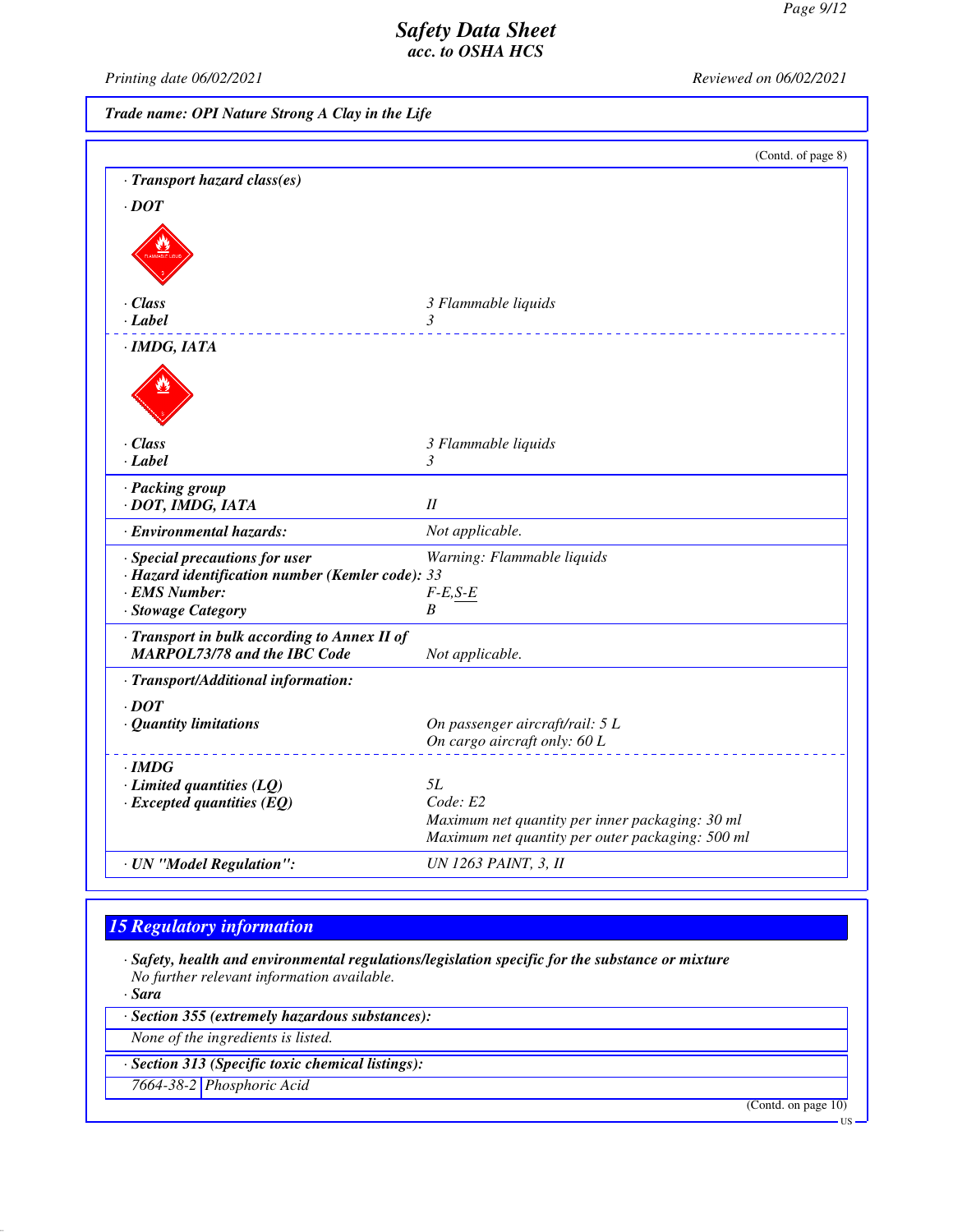*Printing date 06/02/2021 Reviewed on 06/02/2021*

*Trade name: OPI Nature Strong A Clay in the Life*

|                         |                                                                         | (Contd. of page 9)    |
|-------------------------|-------------------------------------------------------------------------|-----------------------|
|                         | $67-63-0$ isopropyl alcohol                                             |                       |
|                         | 7727-43-7 barium sulfate                                                |                       |
|                         | $71-36-3$ n-Butyl alcohol                                               |                       |
|                         | 7446-19-7 zinc sulphate (hydrous) (mono-, hexa-and hepta hydrate)       |                       |
|                         | · TSCA (Toxic Substances Control Act):                                  |                       |
|                         | 123-86-4 Butyl acetate                                                  | <b>ACTIVE</b>         |
|                         | 141-78-6 ethyl acetate                                                  | <b>ACTIVE</b>         |
|                         | 9004-70-0 Nitrocellulose                                                | <b>ACTIVE</b>         |
|                         | 28407-73-0 Adipic Acid/Neopentyl Glycol/Trimellitic Anhydride Copolymer | <b>ACTIVE</b>         |
|                         | 77-90-7 Tributyl acetylcitrate                                          | <b>ACTIVE</b>         |
|                         | $64-17-5$ ethyl alcohol                                                 | <b>ACTIVE</b>         |
|                         | 13463-67-7 titanium dioxide                                             | <b>ACTIVE</b>         |
|                         | 123-42-2 4-hydroxy-4-methylpentan-2-one                                 | <b>ACTIVE</b>         |
|                         | $66-25-1$ hexanal                                                       | <b>ACTIVE</b>         |
|                         | 1934-21-0 CI 19140                                                      | <b>ACTIVE</b>         |
|                         | 7664-38-2 Phosphoric Acid                                               | <b>ACTIVE</b>         |
|                         | 67-63-0 isopropyl alcohol                                               | <b>ACTIVE</b>         |
|                         | $69-65-8$ D-mannitol                                                    | <b>ACTIVE</b>         |
|                         | 5858-81-1 CI 15850                                                      | <b>ACTIVE</b>         |
|                         | 61790-53-2 Diatomaceous earth (Silica-Amorphous)                        | <b>ACTIVE</b>         |
|                         | $7727-43-7$ barium sulfate                                              | <b>ACTIVE</b>         |
|                         | 25869-00-5 Ferric Ammonium Ferrocyanide                                 | <b>ACTIVE</b>         |
|                         | $71-36-3$ n-Butyl alcohol                                               | <b>ACTIVE</b>         |
|                         | 110-44-1 hexa-2,4-dienoic acid                                          | <b>ACTIVE</b>         |
| 7631-86-9 Silica        |                                                                         | <b>ACTIVE</b>         |
|                         | $1333-86-4$ Carbon black                                                | <b>ACTIVE</b>         |
|                         | · Hazardous Air Pollutants                                              |                       |
|                         | None of the ingredients is listed.                                      |                       |
| · Proposition 65        |                                                                         |                       |
|                         | Chemicals known to cause cancer:                                        |                       |
|                         | 13463-67-7 titanium dioxide                                             |                       |
| 1333-86-4               | Carbon black                                                            |                       |
|                         | Chemicals known to cause reproductive toxicity for females:             |                       |
|                         | None of the ingredients is listed.                                      |                       |
|                         | Chemicals known to cause reproductive toxicity for males:               |                       |
|                         | None of the ingredients is listed.                                      |                       |
|                         | Chemicals known to cause developmental toxicity:                        |                       |
| 64-17-5 $ethyl$ alcohol |                                                                         |                       |
|                         |                                                                         |                       |
|                         | · Carcinogenic categories<br>· EPA (Environmental Protection Agency)    |                       |
|                         | $7727-43-7$ barium sulfate                                              | D, CBD(inh), NL(oral) |
|                         | $71-36-3$ n-Butyl alcohol                                               | D                     |
|                         |                                                                         | (Contd. on page 11)   |
|                         |                                                                         | <b>US</b>             |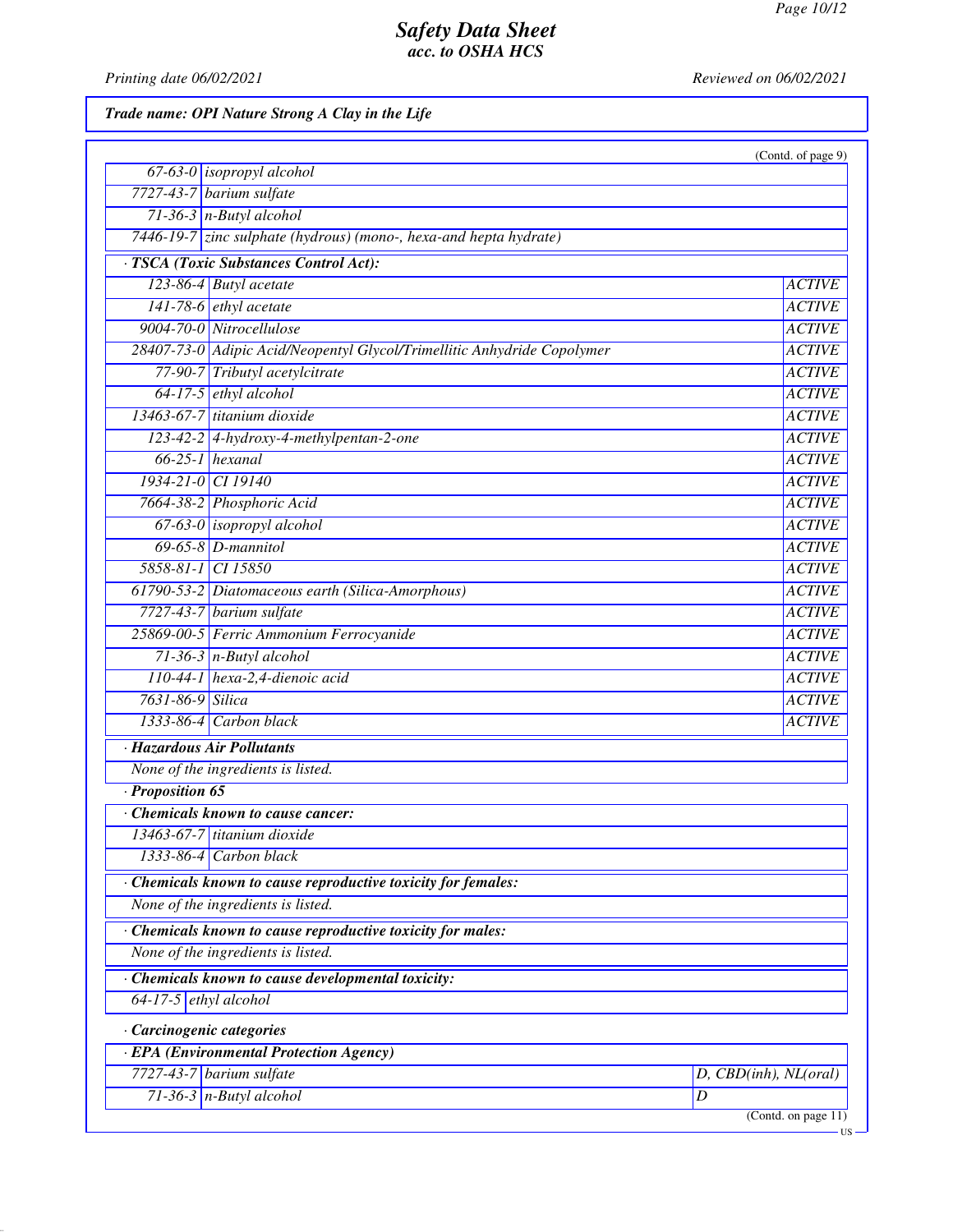*Printing date 06/02/2021 Reviewed on 06/02/2021*

#### *Trade name: OPI Nature Strong A Clay in the Life*

|                                                                               |                               | (Contd. of page $10$ ) |  |  |
|-------------------------------------------------------------------------------|-------------------------------|------------------------|--|--|
| 7446-19-7 zinc sulphate (hydrous) (mono-, hexa-and hepta hydrate)<br>D, I, II |                               |                        |  |  |
| $\overline{\cdot \, TLV(Threshold Limit Value)}$                              |                               |                        |  |  |
|                                                                               | $64-17-5$ ethyl alcohol       | A3                     |  |  |
|                                                                               | $13463-67-7$ titanium dioxide | A4                     |  |  |
|                                                                               | $67-63-0$ isopropyl alcohol   | A4                     |  |  |
|                                                                               | $1333 - 86 - 4$ Carbon black  | A4                     |  |  |
| · NIOSH-Ca (National Institute for Occupational Safety and Health)            |                               |                        |  |  |
|                                                                               | 13463-67-7 titanium dioxide   |                        |  |  |
|                                                                               | $1333-86-4$ Carbon black      |                        |  |  |

*· GHS label elements The product is classified and labeled according to the Globally Harmonized System (GHS). · Hazard pictograms*



*· Signal word Danger*

*· Hazard-determining components of labeling: Butyl acetate ethyl alcohol Adipic Acid/Neopentyl Glycol/Trimellitic Anhydride Copolymer ethyl acetate · Hazard statements Highly flammable liquid and vapor. Causes serious eye irritation. May cause an allergic skin reaction. May cause drowsiness or dizziness. · Precautionary statements Keep away from heat/sparks/open flames/hot surfaces. - No smoking. Ground/bond container and receiving equipment. Use explosion-proof electrical/ventilating/lighting/equipment. Use only non-sparking tools. Take precautionary measures against static discharge. Avoid breathing dust/fume/gas/mist/vapors/spray Wash thoroughly after handling. Use only outdoors or in a well-ventilated area. Contaminated work clothing must not be allowed out of the workplace. Wear protective gloves/protective clothing/eye protection/face protection. If on skin (or hair): Take off immediately all contaminated clothing. Rinse skin with water/shower. IF INHALED: Remove person to fresh air and keep comfortable for breathing. If in eyes: Rinse cautiously with water for several minutes. Remove contact lenses, if present and easy to do. Continue rinsing. Call a poison center/doctor if you feel unwell. Specific treatment (see on this label). If skin irritation or rash occurs: Get medical advice/attention. If eye irritation persists: Get medical advice/attention. Wash contaminated clothing before reuse. In case of fire: Use for extinction: CO2, powder or water spray. Store in a well-ventilated place. Keep container tightly closed. Store in a well-ventilated place. Keep cool.*

(Contd. on page 12)